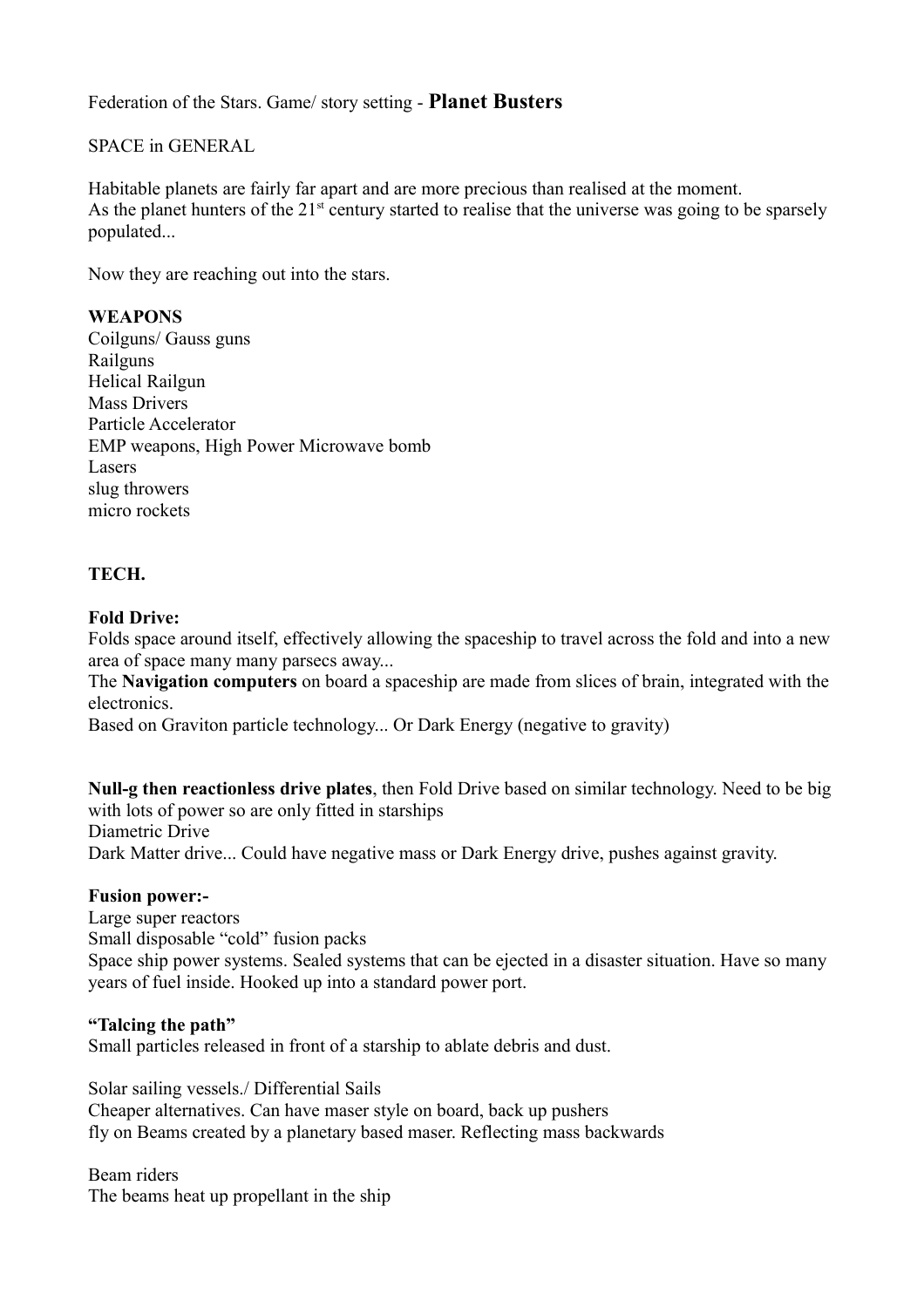OR deliver electrical energy for the null-g plates

Mass Drivers (Ion Drives) Mag-lev launch systems , Star Tram.

Particle Accelerator propulsion

# **HUMANS**

Parts can be replaced ad-infinitum. Only the brain can not be replicated.... Not entirely true, the memories can as can the "intellect" but not the "soul" or the conciousnous if you like. But there are rumours...

Also the wide spread use of anagathic drugs in the core planets.

This means effectively humans live forever except for the impact of violence. Well hundreds/ thousands of years. What impacts would this have on society...

(Also, humans on new planets starting to evolve apart from other humanity. This is over thousands of years however.....)

Humans that are bored of existence usually request to don the unique human hybrid warrior called **Blitz Armour**. These fight the various border wars. Interstellar war is a fearsome thing even for a cyborg.

"The last "suit" you'll ever wear"

Dead Human brains are used as computer parts on the thin slivers of brain, called simply "Slices".

Normal day for federal citizen. Depends on the planet....

Core worlds, near administrative centres are very similar. High degrees of automation. Jobs/ work tends to be strategic/ managerial, professional, scientific/ technical or criminal.

There are a few labouring jobs, mainly on large construction machinery were Humans are needed to "think".

They are highly scrutinized. Cameras and smart ads, secure zones, ID cards are essential. This is usually not by repressive states, but some can use the level of scrutiny to their advantage

Each Federal Citizen carries an ID card. The ID card can also be linked to a bank account or can be used as charge card (load up with credits).

Usually implanted in the wrist, but back ups are always in the luggage...

Getting a new one can be a bureaucratic nightmare.

It is a two tier society, those that are in and those that are not. Vast under-hives exist

Earth is extremely overcrowded and tarmaced over. It is now an administrative centre, it must import most of it's food and relies on the colonies to provide.

The frontier worlds are more like the wild west, technology is expensive and humans are sometimes cheaper.

Life is hard, aliens attack, deathworlds and colonisation of new worlds is never easy, the frontier's people tend to be tough and pragmatic.

Genetic Engineering has created "super" colonists!!! for tough environments.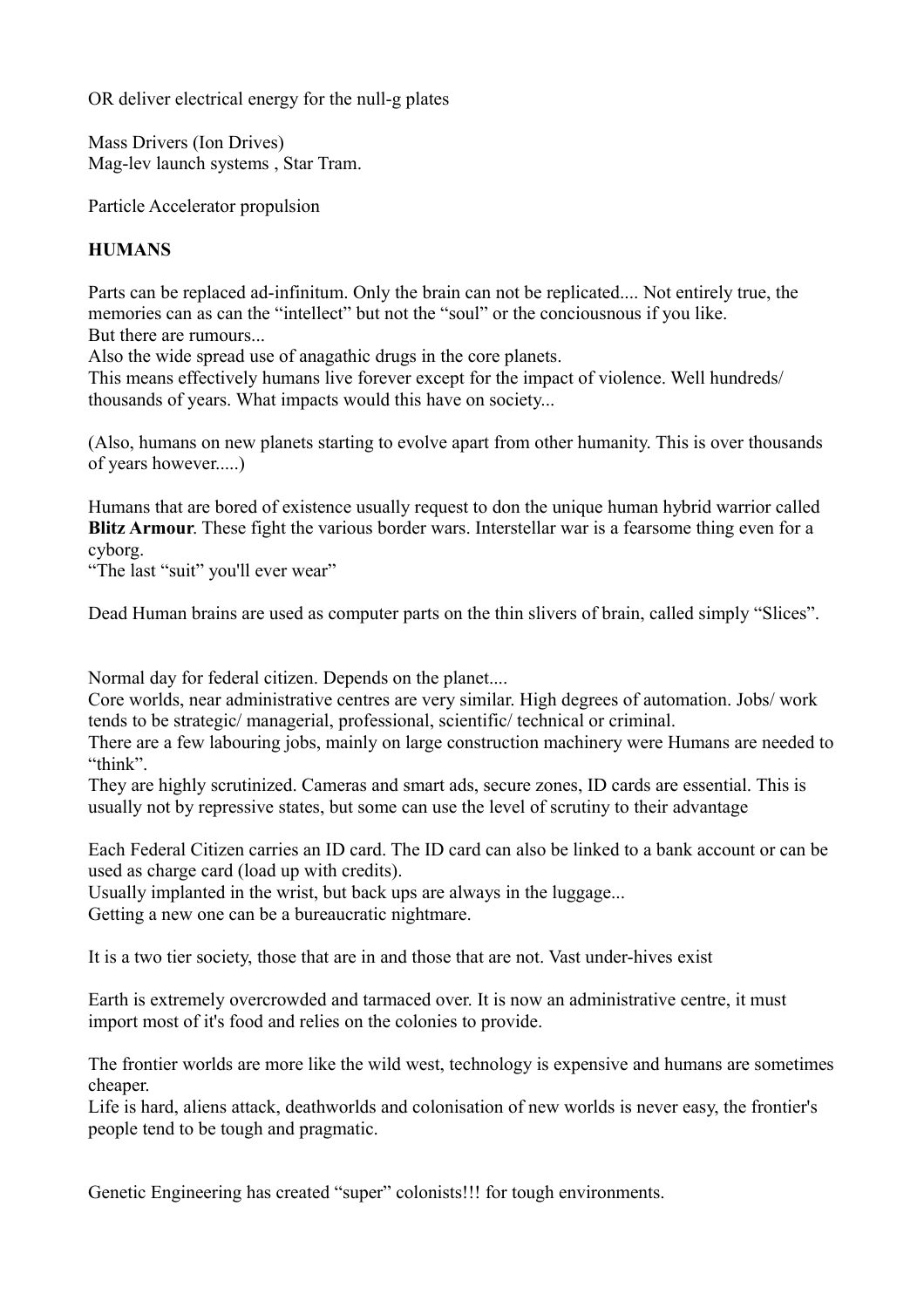Robots on the borders are mobile and multifunctional, also expensive and rare.

Replicants are the things of myth...

# **THE EMPIRE- Federal Space**

Is a star spanning group of organised planets.

Based on a loose Federal arrangement, separate system states (usually), with their own laws, then under a federal law of interstellar goings on.

e.g. under Federation directive number 78, no nuclear weapons may be used on the field of battle.

How did it start?

The Federal government formed from the human earlier expansion, the coming together of several governments.

- 1. The main driving nations were USA, Federal States of Europe and India (Hence federal form of governance).
- 2. China resisted and thus the first "interstellar" war was born. China was absorbed as several nations into the federation.
- 3. Neutral nations are Scandanavia and Switzerland, they formed the …........ and now have enclaves on most planets, and act as an independent state, with their own laws and customs.
- 4. Most minor nations have now joined
- 5. The African Federal Republic joined the Federation later, made up of most of the states of Africa.
- 6. The New Commonwealth (UK, Canada, Australia, South Africa, Kenya, Caribbean Free States, Ireland) has it's own small area of space, technically a neutral zone. A war with the federation now means that the original homelands on Earth are no longer in their possession.
- 7. Russia joins Federation.

Each planet in the fed is a state, but Earth has a special status, where Africa, Asia, Americas, Europa, all exist as "nation" states in the federation

### Expand?

War mainly, to start with, but now through offering a place at the table and colonisation of the deathworlds. (Like the Roman empire)

How does it keep together? (like Rome, better off a part than apart) Citizenship brings great benefits to the planet in economic and security terms

### **Terra forming....**

Inject heavy metals into the core??? what problems might occur? More volcanos?

Close to 1g, then set up an atmosphere, transpose plants, then fauna etc.

### **Federation Exploration Service**

Explorers, spies, first contact, colonisation, terra-forming.

One of the tasks of the colonial office is taming important "deathworlds" for colonisation, these Wide ranging powers make them one of the most powerful federal organisations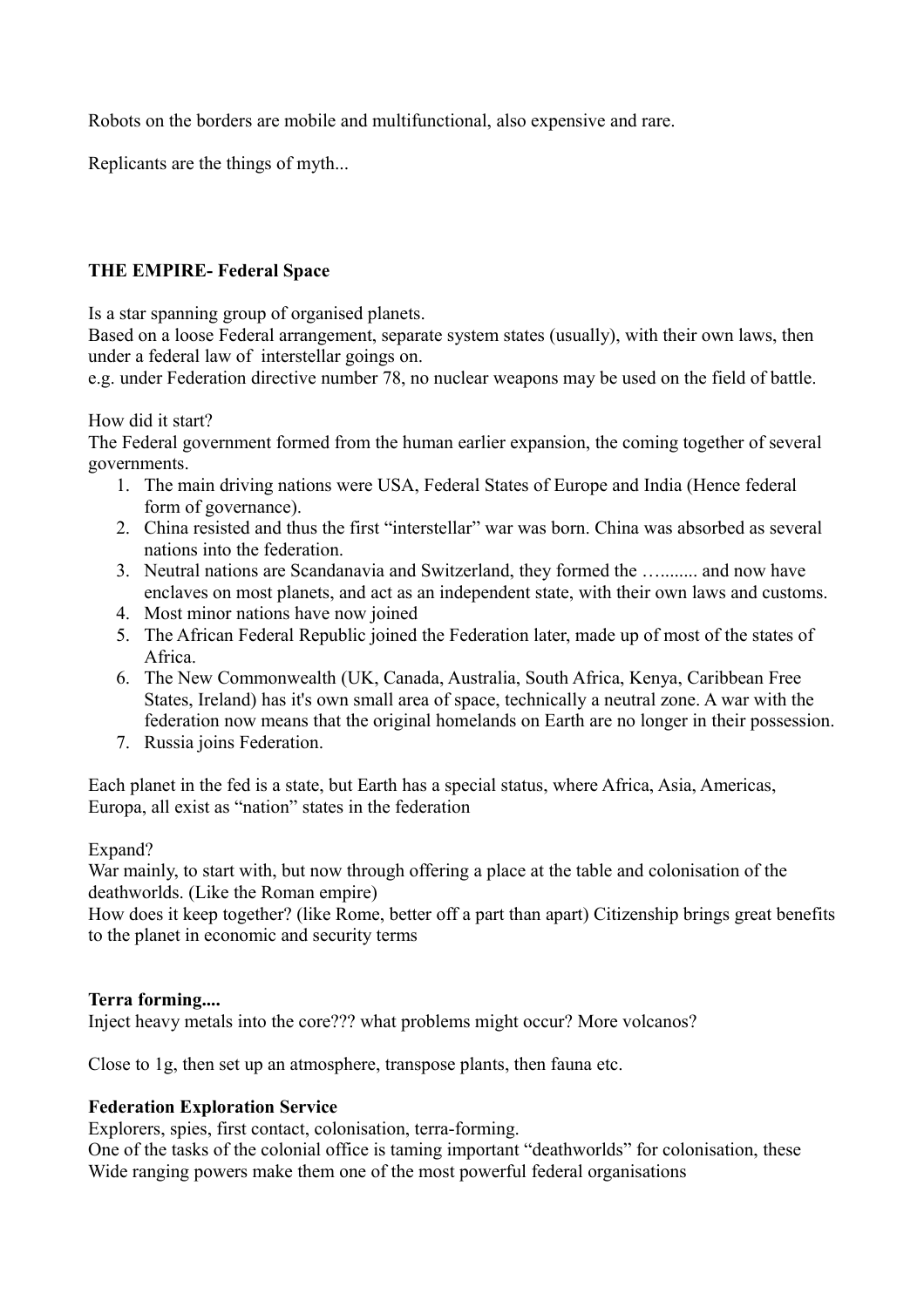**Federal Rangers (marshals)** Enforcers of federal laws

**Federal Defence Force** Further split into Planetary Operations and Space Operations.

**Federal Administrative Office** Civil Service

**Federal Diplomatic Service** Offshoot of the Federal Government

**Federal Survey Office** Responsible for mapping and travellers well being in Federation space.

Federal Government has many departments. The most famous being:- Ministry of War and Defence, Ministry of Justice, Ministry of the Colonies, Ministry of State,

## **Other entities in Space.**

**The New Commonwealth. "Subjects of The Crown" Scandanavia/ Switzerland, neutral states within each federal colony Alien empire 1 – Bear like creatures**

**Alien empire 2 – Saurian**

**Alien Empire 3 – Other Humanoid**

**Alien Empire 4 – The gas bags...**

**Aliens are abundant, virtually each new habitable planet has it's own dominant lifeform. So the federation has many different races absorbed into it. Intelligent species, however, vary less than we thought... There are few truly "different" species.**

# **Alternative setting 1**

What would an empire of the stars look like with no star/ jump/ warp/ etc drive?

Generation ships Suspended Animation Longer life spans of humanity

Beam Sail (reflect energy/mass from a stationary source) Differential Sails Fusion Engine Diametric Drives

How fast could we go? Most modern estimates around 10-20% of Light Speed.